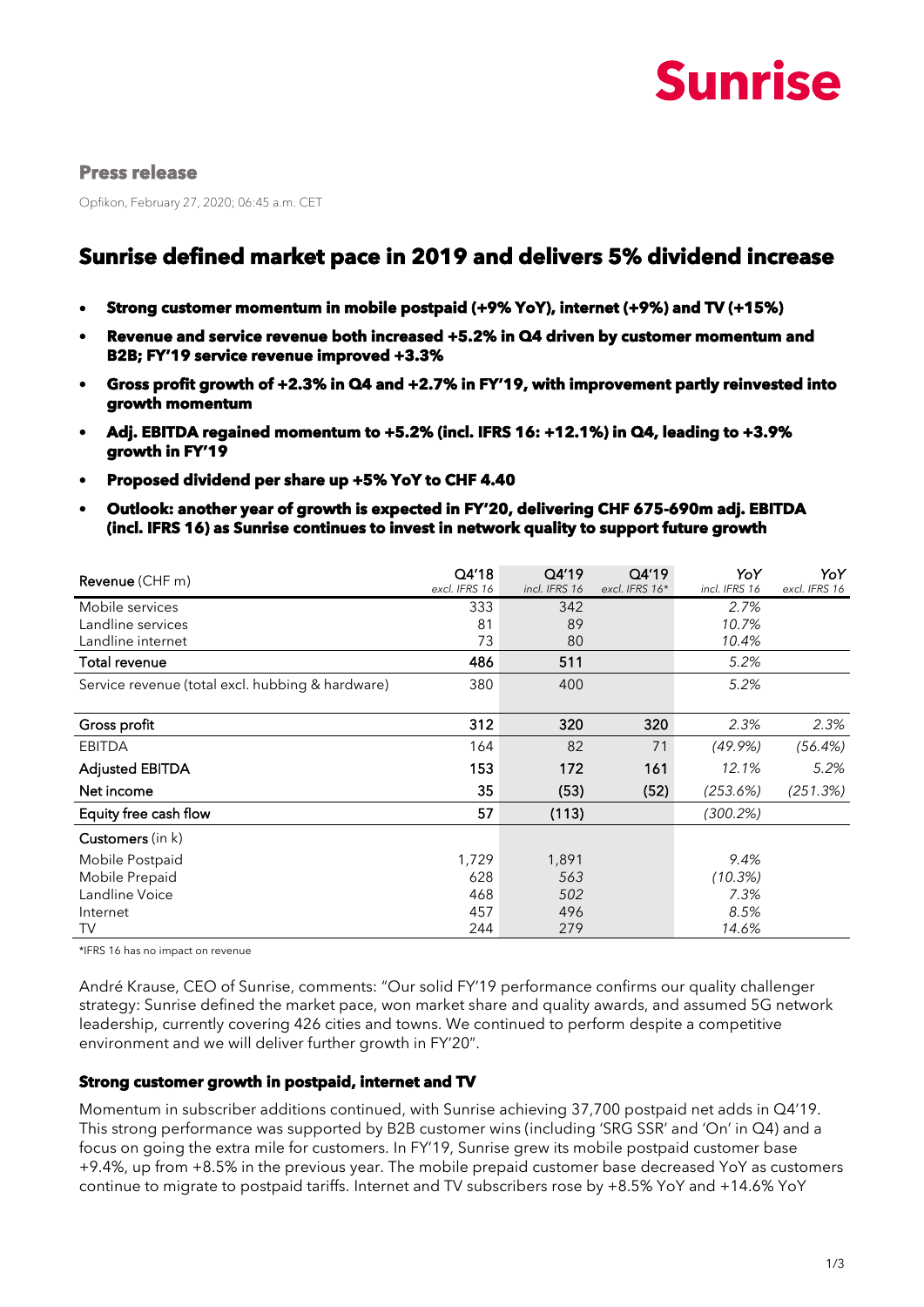

respectively. These substantial increases were supported by 2-4P bundled offers, attractive TV content (including Netflix, Sky Sports and Sky Show), a focus on service excellence, and dedicated promotions.

#### **Service revenue growth driven by customer momentum and B2B**

Q4 service revenue increased by +5.2% YoY, as a result of mobile postpaid, internet / TV and B2B revenue growth. This represents an acceleration compared to Q3'19 growth (+2.0% YoY). Total Q4 revenue increased by +5.2% YoY to CHF 511m supported by service revenue, and higher hardware and hubbing sales.

FY'19 total revenue improved +0.5% YoY. Service revenue growth, driven by customer and B2B momentum, was partly offset by lower hubbing and mobile hardware sales over the full year.

## **Higher gross profit and adj. EBITDA**

Q4 gross profit rose by +2.3% YoY to CHF 320m. Growth was driven by service revenue, while service gross margin decreased slightly. FY'19 gross profit came in at CHF 1,252m, an improvement of +2.7% YoY. Q4 adjusted EBITDA increased +5.2% (incl. IFRS 16 +12.1%) to CHF 161m, leading to +3.9% (incl. IFRS 16 +11.2%) adjusted EBITDA growth in FY'19. Q4 reported EBITDA dropped by 56.4%, as Sunrise booked CHF 83m one-off expenses related to the cancellation of the acquisition of UPC Switzerland ('UPC') – as indicated last November. FY'19 net income decreased from CHF 107m the previous year to CHF 59m, driven by the UPC acquisition cancellation, which was partly compensated by adjusted EBITDA growth and a deferred tax liability reduction.

#### **eFCF impacted by spectrum, landline access and UPC acquisition cancellation**

FY'19 equity free cash flow (eFCF) was primarily impacted by CHF 91m payments related to the 5G spectrum acquisition and CHF 60m upfront payments for landline access at Swisscom. One-off payments related to the acquisition cancellation reduced eFCF by CHF 112m. As a result, eFCF decreased from CHF 149m as of FY'18 to CHF -22m. Net debt to adjusted EBITDA ratio stood at 2.50x at the end of FY'19. Excluding IFRS 16, this amounted to 2.27x, a slight YoY increase from 1.99x driven by spectrum, landline access, and acquisition cancellation. The Board of Directors proposes allocating approximating CHF 198m from the reserves from foreign capital contributions to the dividend reserve to pay a dividend of CHF 4.40 per share in FY'20. This represents a 5% YoY dividend increase.

#### **FY'20 guidance with adj. EBITDA growth and continued growth investments**

FY'20 revenue and adjusted EBITDA are expected between CHF 1,875-1,915m and CHF 675-690m, respectively. This guidance includes the effects of IFRS 16, which are expected to be roughly stable YoY. FY'20 Capex is expected to be in the range of CHF 410-450m. This includes investments of CHF 130-150m in an accelerated rollout of 5G and 4G+, which will drive network excellence and customer momentum, and provide fixed wireless access in selected areas without fiber. The guidance also includes slightly elevated upfront payments for landline access due to higher than expected customer demand for fiber. Upon meeting its FY'20 guidance, Sunrise expects to propose a dividend in the range of CHF 4.55-4.65 per share for FY'20 to be paid out of foreign capital contribution reserves in FY'21.

## **Dividend policy confirmed**

Sunrise confirms its long-term dividend policy of paying out at least 65% of eFCF, and continues to target 85% if net debt / adjusted EBITDA leverage is below 2.3x (previously 2.0x, now adjusted for the IFRS 16 accounting change). For 2018-2020, Sunrise reiterates its annual 4-6% dividend progression guidance and is extending this for one year to 2021. The 2018-2020 guidance specification was introduced to protect investors from near term cash flow volatility due to landline access and spectrum payments. The guidance specification for 2021 is based on the expectation that Capex levels will normalize to CHF 250-290m (including utility- excluding Swisscom upfront payments for landline access) after reaching CHF 410-450m in 2020. This reduction will materially improve eFCF in 2021, which is expected to fully cover the dividend guidance specification, in line with the long-term dividend policy.